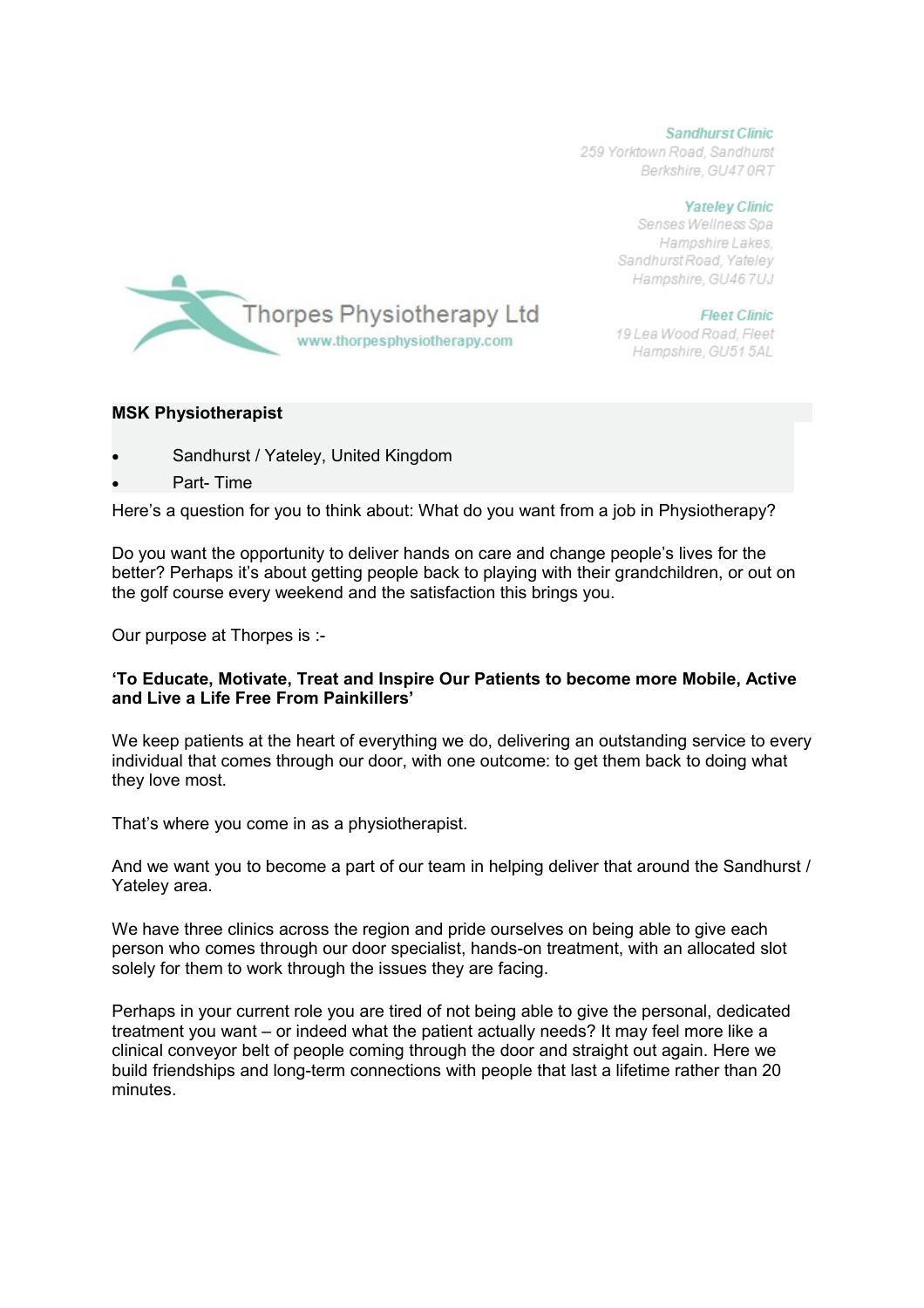## **WHO WE ARE**

We're a private, Multi-Award winning clinic – you will find us in Sandhurst, Yateley and Fleet. Our sister company (Thorpes Neuro Rehab) are in Eversley

Thorpes Physiotherapy Ltd started in 2010, built on Jonathan's belief that physiotherapy isn't just physiotherapy. As he walked away from An Extended Scope Physiotherapy position in the NHS and from working at another Private Practice, Jonathan wanted to build a unique place where clients receive the best treatment, become friends and stay with us for more than just the care.

## *"We don't just fix the problem; we look beyond the pain and we get our people back to doing what they love doing the most"*

## **WHAT WE DO**

As a company we pride ourselves on delivering exceptional patient care, as well as giving our Physiotherapists plenty of opportunities and openings to develop their clinical skills and further their career. We feel happy clinicians are the ones who are continuously learning and developing themselves

We are community based with our thinking, we sponsor a local cricket club and regularly put on workshops for our clients and the general public.

#### *"We want to give every physiotherapist the opportunity to be the best therapist they can be"*

#### **WHAT YOU'LL GET FROM US**

We're passionate about building a world-class culture and developing our team both personally and professionally. Your personal development will be at the forefront of what we do, with a commitment to weekly continuous professional development. Our Clinical Lead Physiotherapist will have 1-2-1 sessions with you, and you will have regular Inservice Training sessions with the team. You will gain access to our vault of past IST video's as well as access to our online memberships. You will have access to modern technology including ViMove sensors and Shockwave Therapy and you will have access to modern exercise prescription software (Physitrack). The clinic Director is the Chair of Education of The Society of Musculoskeletal Medicine (SOMM) as well as a Course Principle of the SOMM Foundation Programme (one of only 2 in the UK). You therefore couldn't have anyone better as being a clinical mentor. We have regular staff social events, which are always great fun.

We also offer flexible working arrangements.

Below is a photo from our most recent Christmas do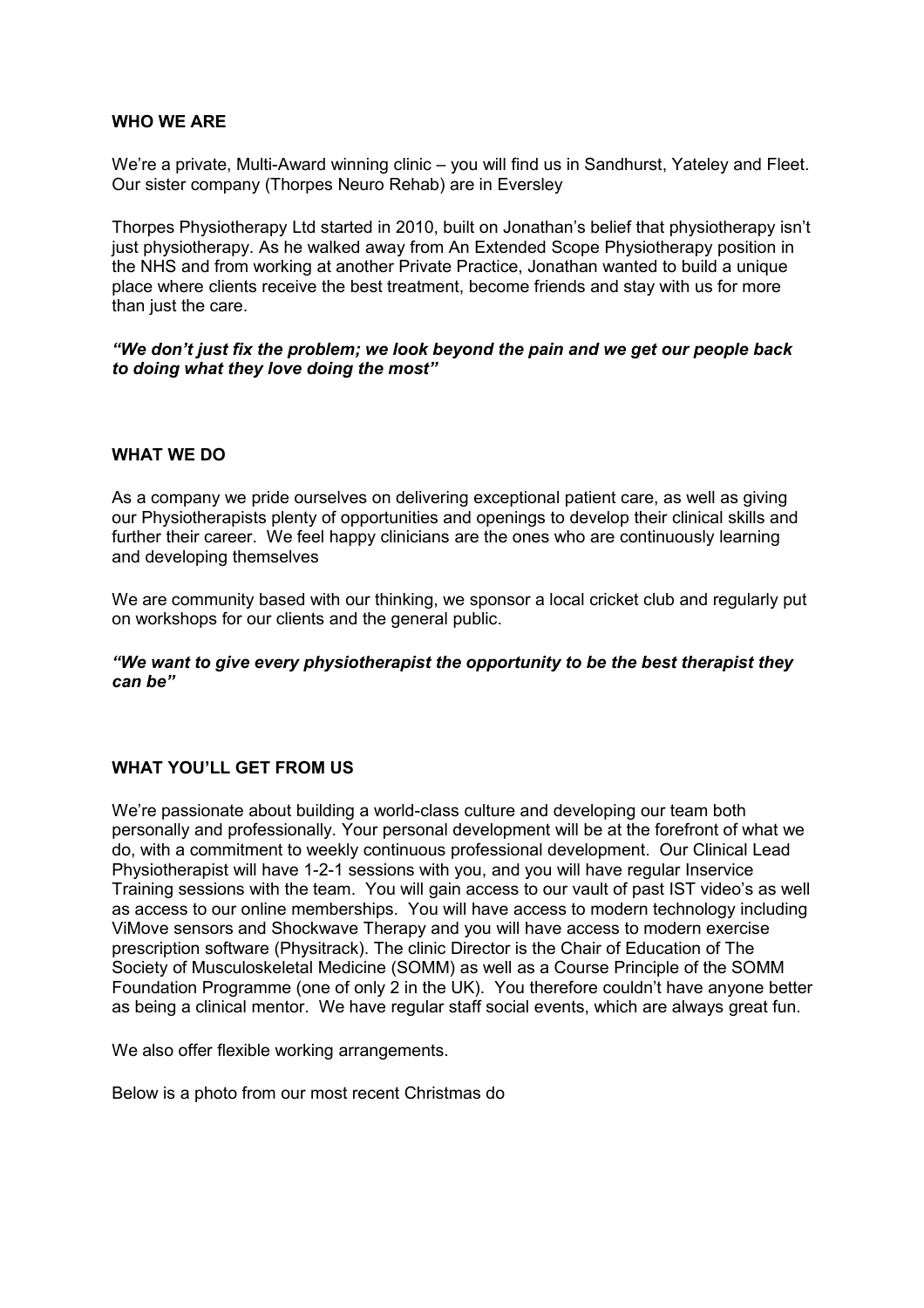

Below is a photo from a fun day at Go Ape



# **WHAT WE NEED**

We are looking for someone who enjoys life, loves people, and has a fun and positive team spirit, as character is everything to us. Skills can always be taught, but personality can't. If you're fresh out of university, maybe feel undervalued in public health care or are looking for a new opportunity, then we can't wait to hear from you!

We are currently looking for a part-time, self-employed position, however if it's a full-time position you want then still get in touch

If you're reading this and thinking "this job is for me!" then what's the hold up?

Simply send an email to [Jonathan.smith@thorpesphysiotherapy.com](mailto:Jonathan.smith@thorpesphysiotherapy.com) expressing your interest and lets talk!